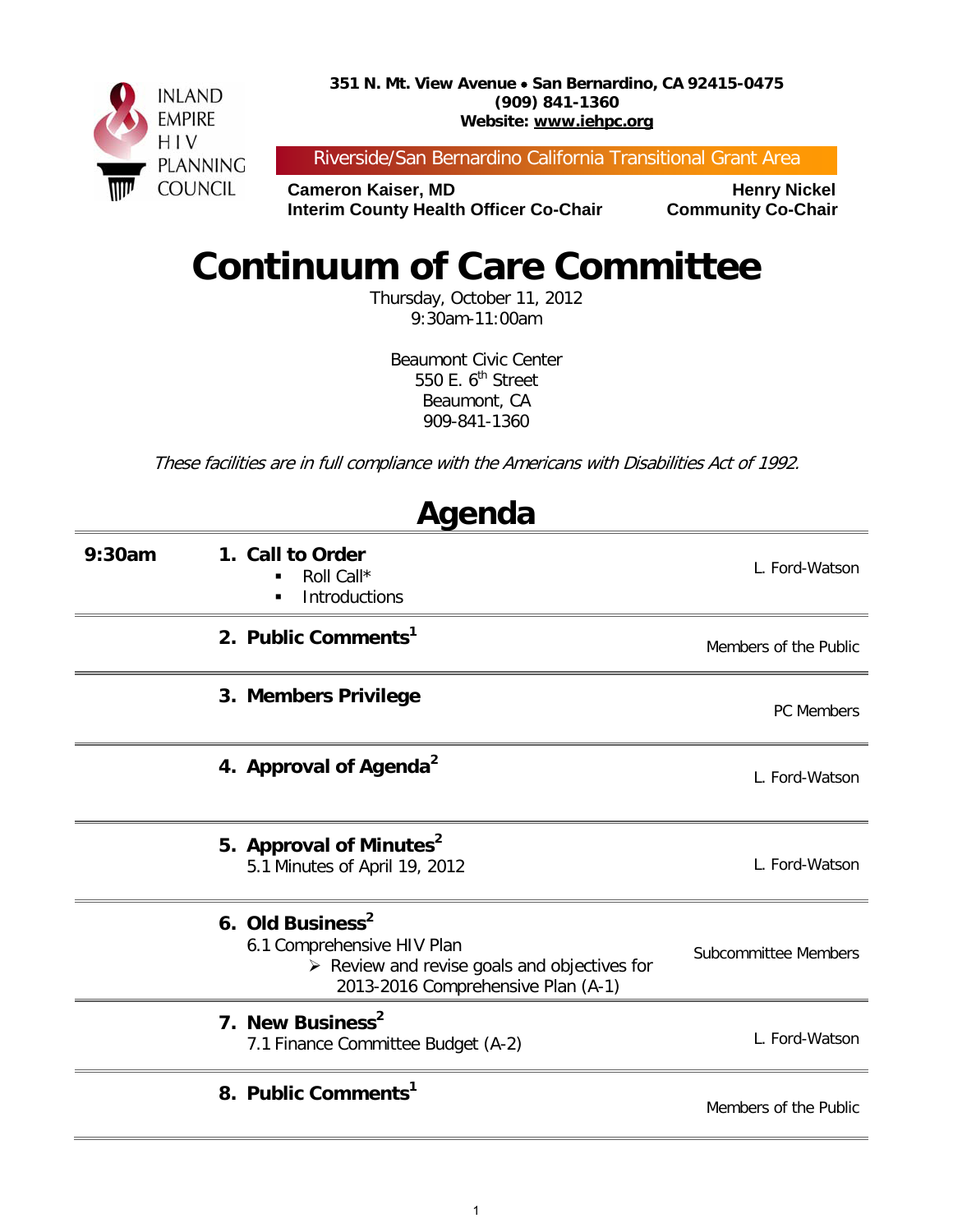|     |                                                            | PC Members                     |
|-----|------------------------------------------------------------|--------------------------------|
| 10. | <b>Review of Action Items</b>                              | PC Staff                       |
| 11. | <b>Agenda Setting for Next Meeting</b><br>November 8, 2012 | PC Members/ L. Ford-<br>Watson |
| 12. | Roll Call*                                                 | PC Staff                       |

### **11:00am 13. Adjournment** L. Ford-Watson

**9. Members Privilege**

<sup>1</sup> Public Comments: Any member of the public may address this meeting on items of interest that relate to the Ryan White CARE Act by completing a speaker slip to indicate their interest in addressing the Planning Council. A three-minute limitation will normally apply to each member of the public who wishes to comment, unless waived by the Chair.

 $<sup>2</sup>$  The agenda item may consist of a discussion and a vote. Public comments can be made prior to each Planning</sup> Council vote.

\* Members must be present at both roll calls to receive credit for meeting attendance.

\*\* Attachment was not available at time of printing, but will be available at the meeting.

Requests for special accommodations (e.g., language translation) must be received 72 hours prior to the date of the meeting. Contact PC Support at (909) 841-1360

All meetings of the Planning Council and its committees are open to interested parties from the general public. Notices are posted in compliance with the California Brown Act. Information regarding Planning Council meetings, and/or minutes of meetings are public records and are available upon request from the Planning Council Support Staff by calling (909) 941-1360 or by visiting the website http://www.iehpc.org.

Servicios en Español: Notificación para servicios de intérprete deben de someterse setenta y dos horas de anticipo. Por favor llame (909) 941-1360.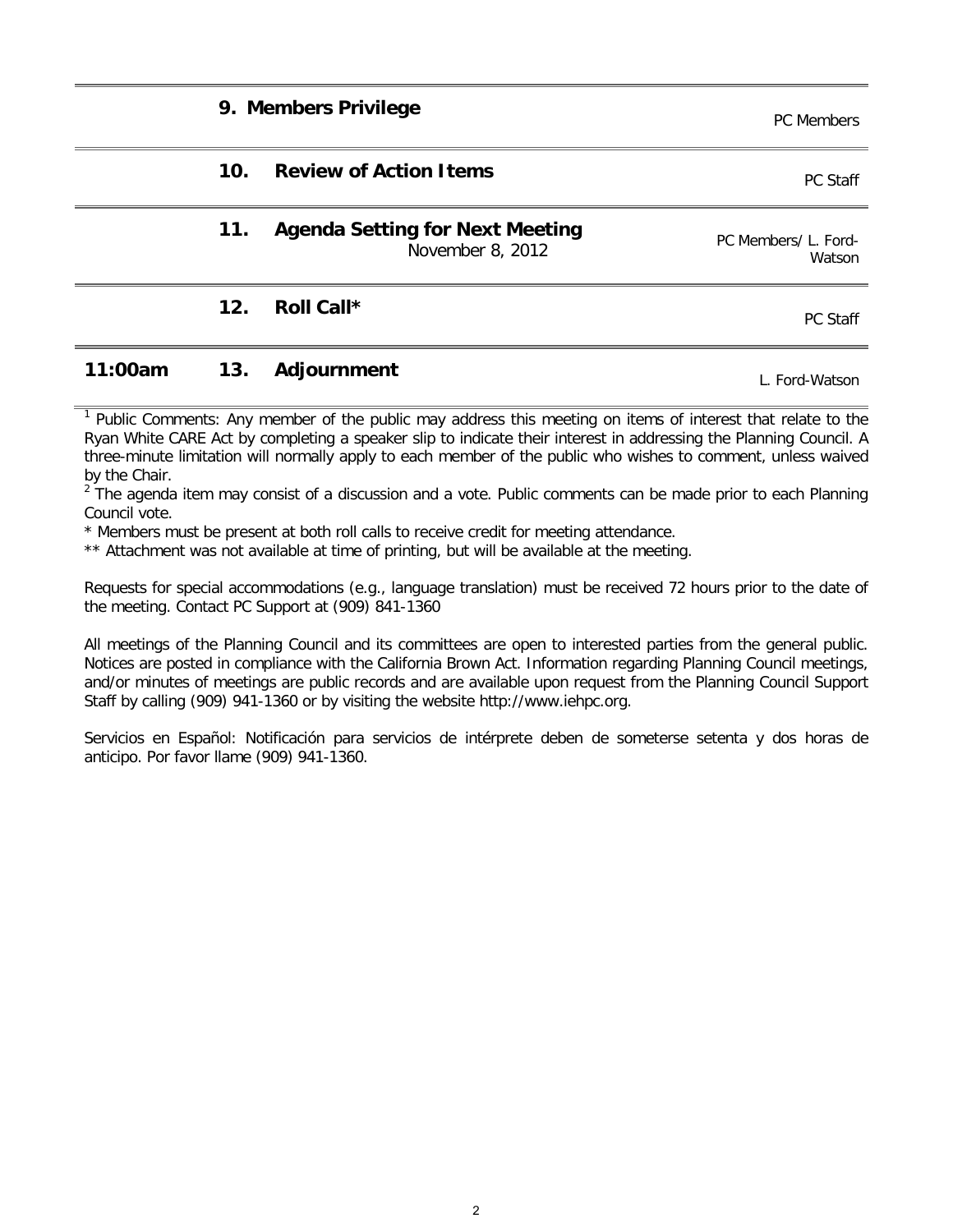| The National HIV/AIDS Strategy Goal #1                                                       |    |                                                                                                                                                                                                                                                                                                                           |  |
|----------------------------------------------------------------------------------------------|----|---------------------------------------------------------------------------------------------------------------------------------------------------------------------------------------------------------------------------------------------------------------------------------------------------------------------------|--|
| Reducing New HIV Infections                                                                  |    |                                                                                                                                                                                                                                                                                                                           |  |
| Objective                                                                                    |    | <b>Strategies/Plans/Activities</b>                                                                                                                                                                                                                                                                                        |  |
| Objective 1a<br>By 2016, reduce the<br>number of new HIV                                     |    | 1. IEHCP and RWP will continue to collaborate with prevention and other public<br>health experts in the two-county area to improve data collection completeness.<br>This will also include working with local experts and benchmark jurisdictions<br>to establish baselines and revise benchmarks/targets when necessary. |  |
| infections in the TGA by<br>25% (to 154 in 2016).<br>[National HIV/AIDS                      | 2. | IEHPC and RWP will continue to collaborate with prevention providers to<br>support an integrated, comprehensive, coordinated continuum of HIV<br>prevention and care throughout the TGA to reduce new infections.                                                                                                         |  |
| Strategy target (NHAS)<br>$= 25\%$ ]                                                         |    | 3. RWP will conduct meetings to facilitate coordination of prevention and care<br>service providers to identify strategies for targeted HIV testing and linkages to<br>care and close gaps in prevention and care on an ongoing basis.                                                                                    |  |
|                                                                                              |    | 4. IEHPC will engage PLWHA in the collaboration of prevention and care<br>services.                                                                                                                                                                                                                                       |  |
|                                                                                              | 5. | IEHPC and RWP will ensure that the local system of care continually<br>promotes long-term retention in care and adherence to antiretroviral (ARV)<br>therapy for <b>newly diagnosed</b> PLWHA.                                                                                                                            |  |
|                                                                                              | 6. | RWP will ensure integration of prevention with positives programs, Partner<br>Services, and training throughout the RW HIV service continuum.                                                                                                                                                                             |  |
| Objective                                                                                    |    | <b>Strategies/Plans/Activities</b>                                                                                                                                                                                                                                                                                        |  |
| <b>Objective 1b</b><br>By 2016, ensure that at<br>least 85% of PLWHA<br>who are <b>newly</b> | 1. | IEHCP and RWP will continue to collaborate with prevention and other public<br>health experts in the two-county area to improve data collection completeness.<br>This will also include working with local experts and benchmark jurisdictions<br>to establish baselines and revise benchmarks/targets when necessary.    |  |
| diagnosed are linked to<br>medical care within 3<br>months of diagnosis.                     |    | 2. RWP will ensure full coordination and integration with all HIV testing<br>programs at non-healthcare settings in order for newly diagnosed HIV<br>individuals to have immediate access to the TGA's continuum of prevention<br>and care.                                                                               |  |
| [National HIV/AIDS<br>Strategy target (NHAS)<br>$= 85\%$                                     | 3. | IEHPC and RWP will identify best practices to link newly diagnosed to<br>medical care.                                                                                                                                                                                                                                    |  |
|                                                                                              | 4. | RWP will coordinate with RW and non-RW outreach, MAI, and EIS service<br>providers to identify and link <i>unaware</i> and <i>newly diagnosed HIV</i> individuals<br>to medical care.                                                                                                                                     |  |
|                                                                                              | 5. | IEHPC will identify populations experiencing barriers and gaps in care and<br>identify mechanisms and resources to address these gaps in access to care.                                                                                                                                                                  |  |
|                                                                                              | 6. | IEHPC will allocate resources at annual PSRA Summit to <b>address gaps</b> and                                                                                                                                                                                                                                            |  |

### **Table 30 - 2012 Goals, Objectives, Strategies, Plans, & Activities (For 2013-2016)**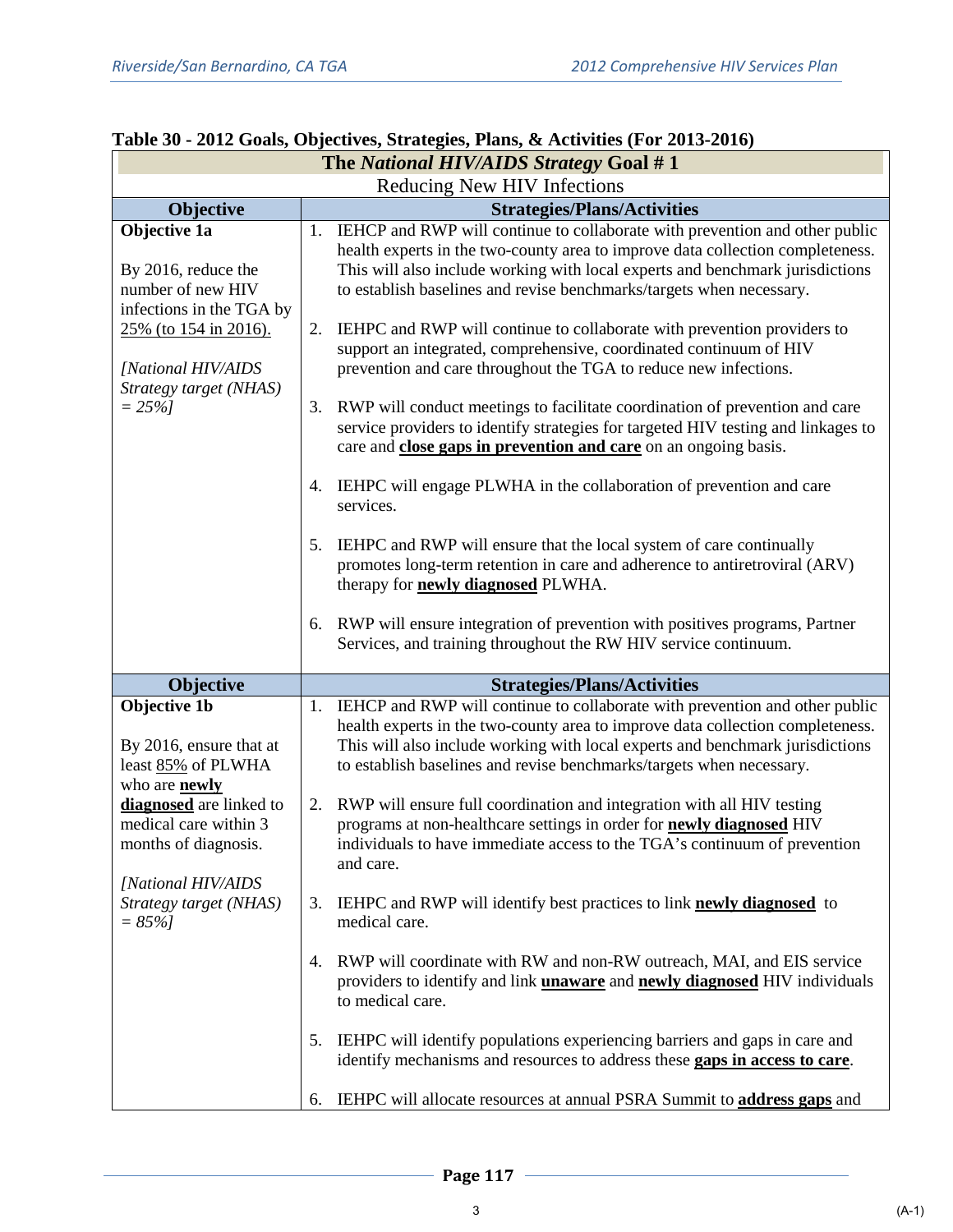|                                                           | barriers that impede access to care and support linkages to care for newly<br>diagnosed HIV individuals.                                                                                                                                                                                        |
|-----------------------------------------------------------|-------------------------------------------------------------------------------------------------------------------------------------------------------------------------------------------------------------------------------------------------------------------------------------------------|
|                                                           |                                                                                                                                                                                                                                                                                                 |
|                                                           | 7. RWP will facilitate coordination with the Riverside County Health Care LIHP<br>and the San Bernardino County ArrowCare to ensure the engagement,                                                                                                                                             |
|                                                           | stabilization and retention of health for <b>newly diagnosed</b> PLWHA that are                                                                                                                                                                                                                 |
|                                                           | eligible for LIHP.                                                                                                                                                                                                                                                                              |
| <b>Objectives</b>                                         | <b>Strategies/Plans/Activities</b>                                                                                                                                                                                                                                                              |
| Objective 1c                                              | 1. IEHCP and RWP will continue to collaborate with prevention and other public                                                                                                                                                                                                                  |
| By 2016, reduce<br>monitored viral load in<br>TGA by 10%. | health experts in the two-county area to improve data collection completeness.<br>This will also include working with local experts and benchmark jurisdictions<br>to establish baselines and revise benchmarks/targets when necessary.                                                         |
|                                                           | 2. RWP will collaborate with HIV service providers in the TGA to enhance ARV<br>therapy adherence among clients in order to contribute to improved health<br>outcomes.                                                                                                                          |
|                                                           | 3. RWP will explore and share available options with HIV service providers<br>regarding training on best practices on how to optimize ARV adherence for<br>RW clients.                                                                                                                          |
|                                                           | 4. IEHPC and RWP will collaborate with prevention providers to create a TGA-<br>wide educational campaign to educate <b>unaware</b> , newly diagnosed, and those<br>who are aware of their HIV status but are not in care (unmet need) on why<br>early engagement in medical care is important. |
|                                                           | 5. RWP will encourage integration of prevention with positives programs and<br>Partner Services throughout the RW HIV service continuum.                                                                                                                                                        |
|                                                           | IEHPC and RWP will monitor community level viral load among RW clients.<br>6.                                                                                                                                                                                                                   |
|                                                           | RWP will facilitate coordination with the Riverside County Health Care LIHP<br>7.<br>and the San Bernardino County ArrowCare to ensure the engagement,<br>stabilization and retention of health for PLWHA that are enrolled in LIHP.                                                            |
|                                                           | The National HIV/AIDS Strategy Goal #2                                                                                                                                                                                                                                                          |
|                                                           | Increasing access to care and improving health outcomes                                                                                                                                                                                                                                         |
|                                                           | for people living with HIV                                                                                                                                                                                                                                                                      |
| <b>Objectives</b>                                         | <b>Strategies/Plans/Activities</b>                                                                                                                                                                                                                                                              |
| Objective 2a                                              | IEHCP and RWP will continue to collaborate with prevention and other public<br>1.<br>health experts in the two-county area to improve data collection completeness.                                                                                                                             |
| By 2016, ensure that at                                   | This will also include working with local experts and benchmark jurisdictions                                                                                                                                                                                                                   |
| least 85% of <b>newly</b>                                 | to establish baselines and revise benchmarks/targets when necessary.                                                                                                                                                                                                                            |
| diagnosed HIV positive                                    |                                                                                                                                                                                                                                                                                                 |
| individuals are linked to                                 | 2.<br>IEHPC and RWP will collaborate with outreach, MAI and EIS providers                                                                                                                                                                                                                       |
| medical care within                                       | throughout the TGA to identify best practices and strategies to bring newly                                                                                                                                                                                                                     |
| three months of their                                     | diagnosed PLWHA with special needs to medical care.                                                                                                                                                                                                                                             |
| HIV diagnosis.                                            |                                                                                                                                                                                                                                                                                                 |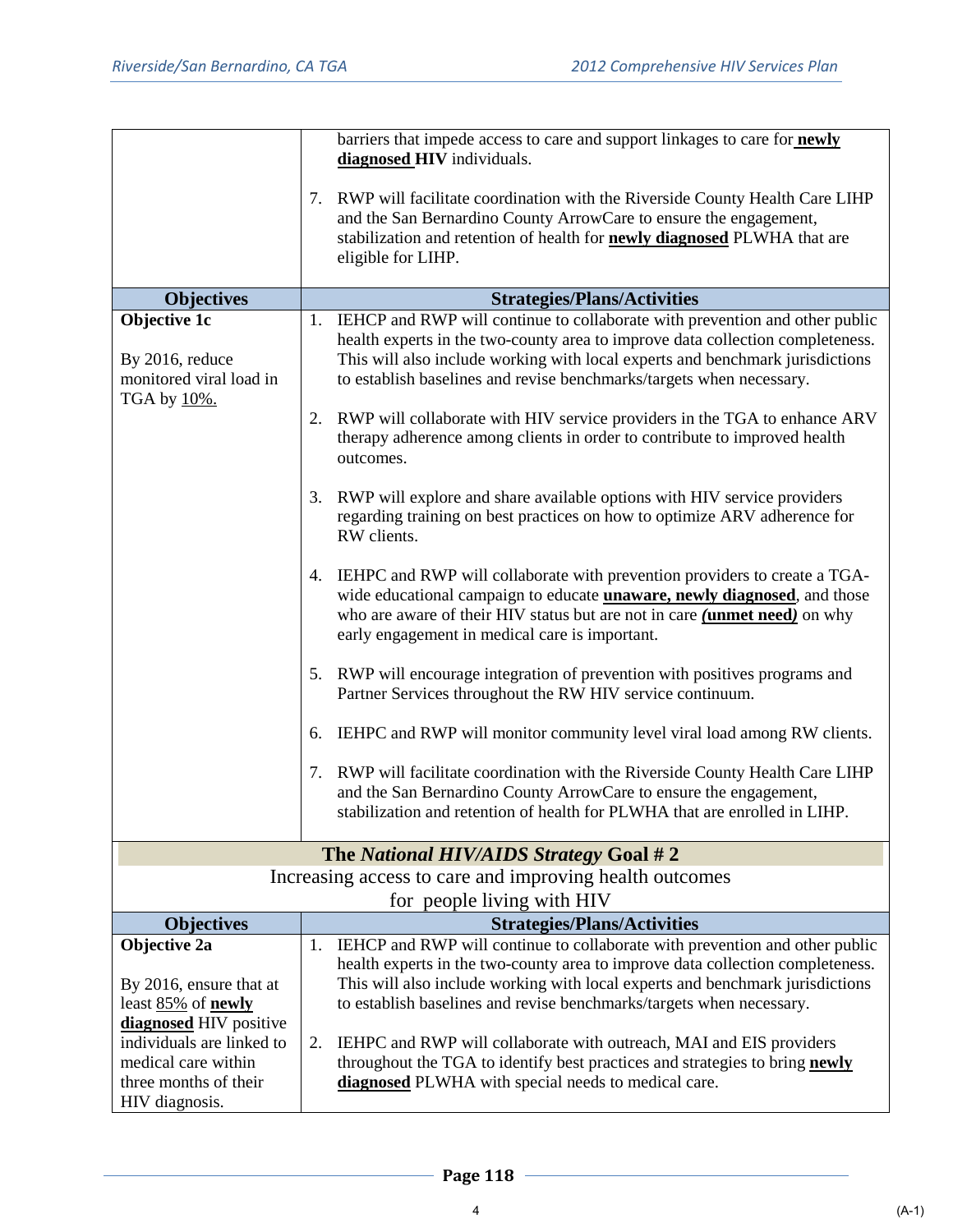| [ $NHAS = 85\%$ ]                                                                                              |    | 3. RWP will collaborate with Riverside and San Bernardino Counties' Low-<br>Income Health Programs (LIHP) to retain <b>newly diagnosed</b> PLWHA in<br>medical care.                                                                                                                                                           |
|----------------------------------------------------------------------------------------------------------------|----|--------------------------------------------------------------------------------------------------------------------------------------------------------------------------------------------------------------------------------------------------------------------------------------------------------------------------------|
|                                                                                                                | 4. | IEHPC and RWP will facilitate coordination with the Riverside County Health<br>Care LIHP and the San Bernardino County ArrowCare to ensure the<br>engagement, stabilization and retention of health for newly diagnosed<br>PLWHA who are enrolled in LIHP.                                                                     |
|                                                                                                                | 5. | RWP will continue to maintain communication and collaboration with<br>Riverside and San Bernardino LIHP programs to minimize disruption of HIV<br>medical care for PLWHA transitioned into LIHP from Ryan White.                                                                                                               |
| <b>Objectives</b>                                                                                              |    | <b>Strategies/Plans/Activities</b>                                                                                                                                                                                                                                                                                             |
| <b>Objective 2b</b>                                                                                            | 1. | IEHCP and RWP will continue to collaborate with prevention and other public                                                                                                                                                                                                                                                    |
| By 2016, ensure that at<br>least 80% of current RW<br>PLWHA are in                                             |    | health experts in the two-county area to improve data collection completeness.<br>This will also include working with local experts and benchmark jurisdictions<br>to establish baselines and revise benchmarks/targets when necessary.                                                                                        |
| continuous care (at least<br>2 routine HIV medical<br>care visits at least 3<br>months apart in 12<br>months). | 2. | IEHPC and RWP will collaborate with RW and non-RW HIV service<br>providers to increase access to ongoing retention and adherence to treatment<br>and care for PLWHA who are <b>newly diagnosed</b> , aware of their HIV status and<br>who have not yet been linked to medical care (unmet need) or have fallen out<br>of care. |
| $[NHAS = 80\%]$                                                                                                | 3. | IEHPC and RWP will identify best practices on linking to care and retention<br>strategies for individuals who are newly diagnosed, aware of HIV status but<br>are not in medical care (unmet need) or have fallen out of care.                                                                                                 |
|                                                                                                                | 4. | RW Grantee will continue to promote ARV therapies that meet treatment<br>guidelines for all PLWHA.                                                                                                                                                                                                                             |
|                                                                                                                | 5. | IEHPC and RWP will explore and share available options with providers on<br>best practices for linking to medical care and retention strategies for<br>individuals who are <b>newly diagnosed</b> , aware of HIV status but are not in care<br>(unmet need) or have fallen out of care.                                        |
|                                                                                                                | 6. | IEHPC will allocate resources at its annual PSRA Summit to close gaps in<br>care and provide services that identify and re-engage PLWHA who are out of<br>care.                                                                                                                                                                |
|                                                                                                                | 7. | IEHPC and RWP and RW providers will utilize ARIES data to identify those<br>clients that are marginally in care or have missed several primary medical care<br>and other core service appointments. Identified patients will be transferred<br>into the TGA's Outreach, MAI or EIS programs for intensive follow-up.           |
|                                                                                                                | 8. | IEHPC and RWP will ensure parity of HIV service access throughout the TGA<br>through culturally competent and linguistically appropriate HRSA core and<br>support services that strive to reach all PLWHA.                                                                                                                     |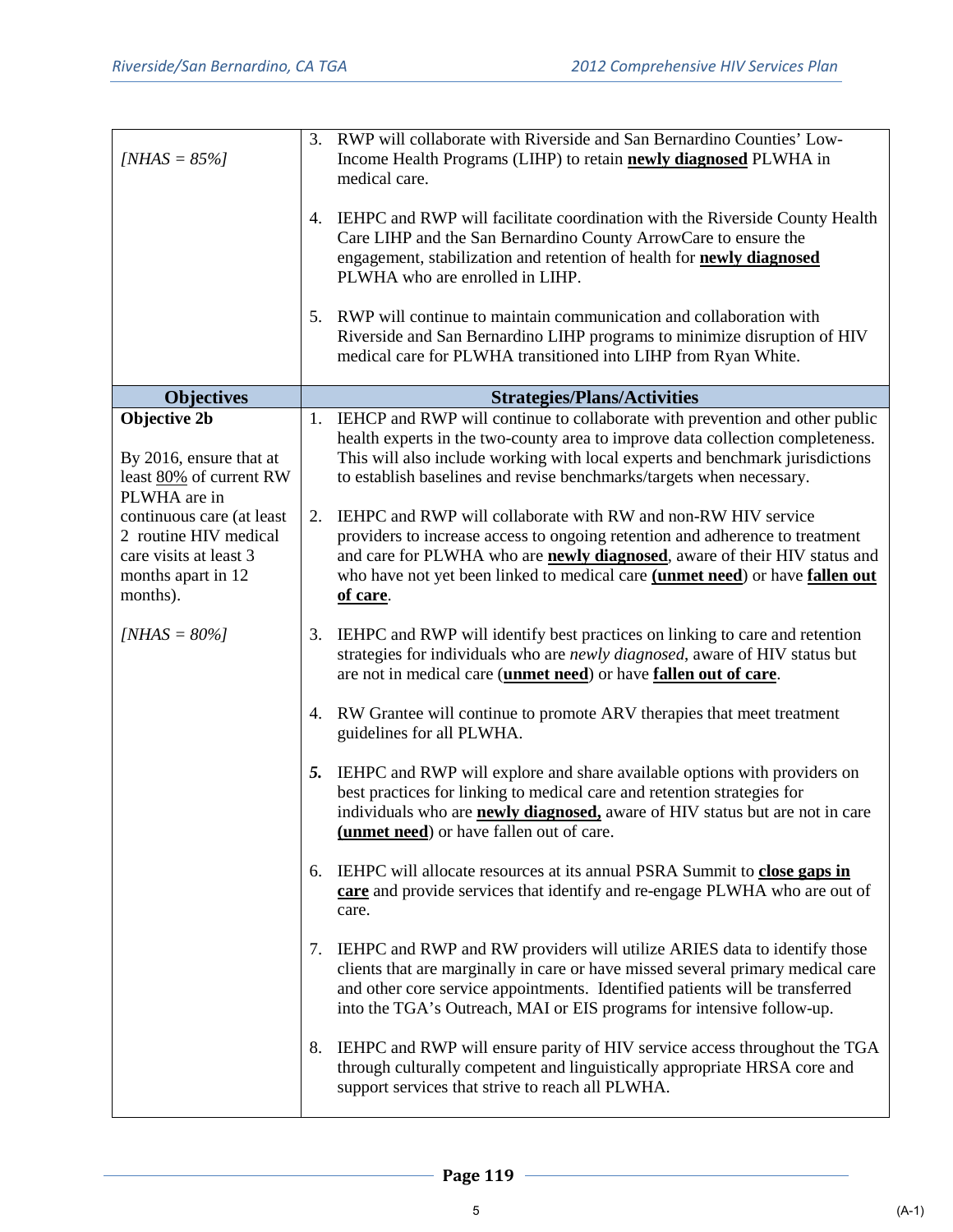| <b>Objectives</b>                                          | <b>Strategies/Plans/Activities</b> |                                                                                                                                                        |  |
|------------------------------------------------------------|------------------------------------|--------------------------------------------------------------------------------------------------------------------------------------------------------|--|
| Objective 2c                                               |                                    | 1. IEHCP and RWP will continue to collaborate with prevention and other public                                                                         |  |
|                                                            |                                    | health experts in the two-county area to improve data collection completeness.                                                                         |  |
| By 2016, ensure that at                                    |                                    | This will also include working with local experts and benchmark jurisdictions                                                                          |  |
| least 75% of RW clients                                    |                                    | to establish baselines and revise benchmarks/targets when necessary.                                                                                   |  |
| experience positive                                        |                                    |                                                                                                                                                        |  |
| health outcomes                                            | 2.                                 | IEHPC and RWP will ensure the continued implementation of a TGA-wide                                                                                   |  |
| (maintained at a good                                      |                                    | quality management plan and program that provides outcome-based                                                                                        |  |
| level or improved)                                         |                                    | approaches to ensuring the quality of HIV care.                                                                                                        |  |
| during a 12-month                                          |                                    |                                                                                                                                                        |  |
| period of time.                                            | 3.                                 | IEHPC and RWP will continue the development of ARIES to accommodate                                                                                    |  |
|                                                            |                                    | tracking of client-level health outcomes.                                                                                                              |  |
|                                                            |                                    |                                                                                                                                                        |  |
|                                                            | 4.                                 | ARIES reports will used by the Quality Management Program to identify                                                                                  |  |
|                                                            |                                    | quality service indicators and provide opportunities for improvement in care                                                                           |  |
|                                                            |                                    | and services, improve desired patient outcomes and develop and recommend                                                                               |  |
|                                                            |                                    | "best practices."                                                                                                                                      |  |
|                                                            |                                    |                                                                                                                                                        |  |
|                                                            | 5.                                 | RWP will continue to gather and analyze data on quality of care and services;<br>identify gaps in quality of care and services; and maintain a quality |  |
|                                                            |                                    | management program that meets or exceeds HRSA expectations.                                                                                            |  |
|                                                            |                                    |                                                                                                                                                        |  |
|                                                            |                                    | 6. RWP will continue to survey consumers on their needs, satisfaction with                                                                             |  |
|                                                            |                                    | services and on cultural and linguistic appropriateness.                                                                                               |  |
|                                                            |                                    |                                                                                                                                                        |  |
|                                                            | 7.                                 | IEHPC will continue to develop, review and disseminate service standards                                                                               |  |
|                                                            |                                    | related to Part A-funded service categories and programs.                                                                                              |  |
|                                                            |                                    |                                                                                                                                                        |  |
|                                                            | 8.                                 | IEHPC will explore the nature and extent of in-migration of HIV positive                                                                               |  |
|                                                            |                                    | persons into the TGA and its impact on local resources and quality of care.                                                                            |  |
|                                                            |                                    |                                                                                                                                                        |  |
|                                                            | 9.                                 | IEHPC will review and identify existing strategies from other EMAs or TGAs<br>dealing with the in-migration of PLWHA from other jurisdictions.         |  |
|                                                            |                                    |                                                                                                                                                        |  |
|                                                            |                                    |                                                                                                                                                        |  |
|                                                            |                                    | The National HIV/AIDS Strategy Goal #3                                                                                                                 |  |
|                                                            |                                    | Reducing HIV-Related Health Disparities                                                                                                                |  |
| <b>Objectives</b>                                          |                                    | <b>Strategies/Plans/Activities</b>                                                                                                                     |  |
| Objective 3a                                               | 1.                                 | IEHCP and RWP will continue to collaborate with prevention and other public                                                                            |  |
|                                                            |                                    | health experts in the two-county area to improve data collection completeness.                                                                         |  |
| By 2016, ensure that                                       |                                    | This will also include working with local experts and benchmark jurisdictions                                                                          |  |
| 50% of monitored                                           |                                    | to establish baselines and revise benchmarks/targets when necessary.                                                                                   |  |
| African American and                                       |                                    |                                                                                                                                                        |  |
| Latino RW clients will                                     | 2.                                 | IEHPC and RWP will collaborate with prevention programs to design an                                                                                   |  |
| have_undetectable viral                                    |                                    | educational media campaign(s) that would promote HIV testing and care to                                                                               |  |
| load $\left(\rightleftharpoons 50 \text{ copies}\right)$ . |                                    | populations that are disproportionately impacted in the TGA.                                                                                           |  |
|                                                            |                                    |                                                                                                                                                        |  |
|                                                            | 3.                                 | IEHPC and RWP will review, identify and address cultural, access, and<br>economic barriers to HIV testing.                                             |  |
|                                                            |                                    |                                                                                                                                                        |  |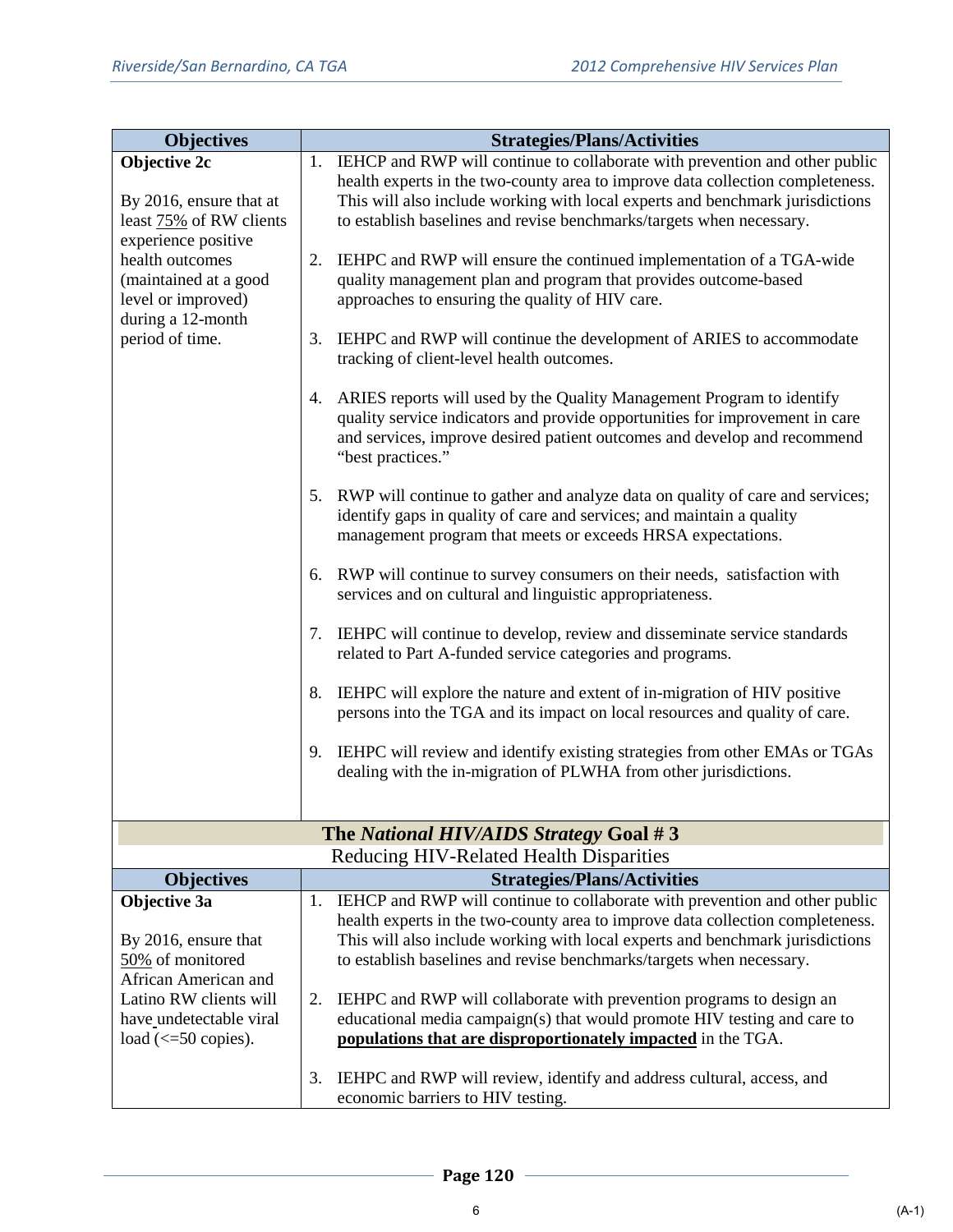|                                                                                                                                                        | 4. | IEHPC and RWP will collaborate with prevention, care and treatment<br>providers to increase the number of <b>African Americans and Latino PLWHA</b><br>who are linked and retained in medical care.<br>5. RWP will collaborate and coordinate with state-funded outreach and MAI and                                                 |  |
|--------------------------------------------------------------------------------------------------------------------------------------------------------|----|--------------------------------------------------------------------------------------------------------------------------------------------------------------------------------------------------------------------------------------------------------------------------------------------------------------------------------------|--|
|                                                                                                                                                        |    | RW EIS service providers to identify effective local strategies to link into care<br><b>African Americans and Latinos(as) that are unaware, newly diagnosed</b><br>and/or are aware of status but are not in care (unmet need).                                                                                                      |  |
|                                                                                                                                                        | 6. | RWP and RW HIV providers will utilize ARIES to identify early potential<br>disparities in care and will also allow for early identification of PLWHA who<br>are marginally engaged in care and/or at risk of falling out of care.<br>Identified clients will be transferred into Medical Case Management for<br>intensive follow-up. |  |
| <b>Objectives</b>                                                                                                                                      |    | <b>Strategies/Plans/Activities</b>                                                                                                                                                                                                                                                                                                   |  |
| <b>Objective 3b</b><br>By 2016, increase the<br>number of <b>unaware</b>                                                                               | 1. | IEHCP and RWP will continue to collaborate with prevention and other public<br>health experts in the two-county area to improve data collection completeness.<br>This will also include working with local experts and benchmark jurisdictions<br>to establish baselines and revise benchmarks/targets when necessary.               |  |
| individuals from<br>emerging populations<br>(African Americans,<br>Latinos, and Recently<br>Released) who have<br>been tested for HIV by<br><u>5%.</u> | 2. | IEHPC will research/explore/better determine the needs of HIV+ African<br>Americans, Latinos, and Recently Released.                                                                                                                                                                                                                 |  |
|                                                                                                                                                        | 3. | IEHPC and RWP will collaborate with the local health departments to promote<br>routine HIV testing in the private health sector in accordance with CDC<br>guidelines to reduce the number of individuals from emerging populations<br>who are unaware of their HIV status.                                                           |  |
|                                                                                                                                                        |    | 4. RWP will coordinate with HIV testing programs in the private health sector in<br>order for <b>newly diagnosed</b> HIV individuals to have immediate access to the<br>TGA's continuum of prevention and care.                                                                                                                      |  |
|                                                                                                                                                        |    | 5. RWP will continue communication and information sharing with Riverside<br>and San Bernardino Counties' Part B services to expand routine HIV testing in<br>private health sector.                                                                                                                                                 |  |
|                                                                                                                                                        |    | 6. RWP will collaborate with prevention programs in TGA to expand targeted<br>HIV testing at non-healthcare settings in accordance with CDC guidelines to<br>reduce the number of individuals from emerging populations who are<br>unaware of their HIV status.                                                                      |  |
|                                                                                                                                                        |    | 7. IEHPC and RWP will partner and collaborate with non-healthcare providers<br>(e.g. Probation Department, Parole Division, and County Coalitions) that<br>provide services for recently released inmates to bring the <i>unaware</i> to HIV<br>testing and, if <b>newly diagnosed</b> link into medical care.                       |  |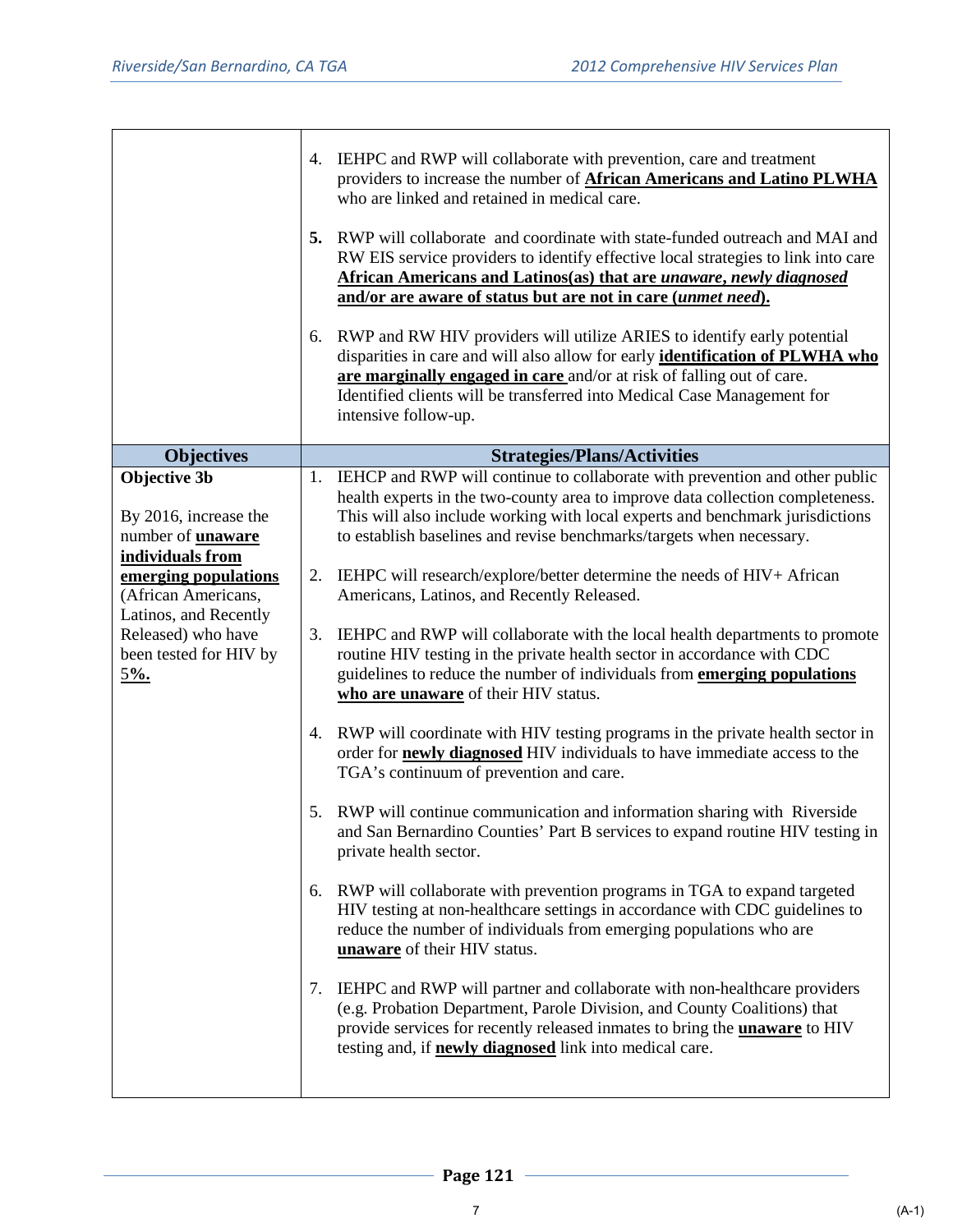| <b>Objectives</b>                                   | <b>Strategies/Plans/Activities</b>                                            |                                                                                                                                                            |  |  |  |
|-----------------------------------------------------|-------------------------------------------------------------------------------|------------------------------------------------------------------------------------------------------------------------------------------------------------|--|--|--|
| Objective 3c                                        |                                                                               | 1. IEHCP and RWP will continue to collaborate with prevention and other public                                                                             |  |  |  |
|                                                     |                                                                               | health experts in the two-county area to improve data collection completeness.                                                                             |  |  |  |
| By 2016, ensure that at                             | This will also include working with local experts and benchmark jurisdictions |                                                                                                                                                            |  |  |  |
| least 85% of newly                                  |                                                                               | to establish baselines and revise benchmarks/targets when necessary.                                                                                       |  |  |  |
| diagnosed PLWHA                                     |                                                                               |                                                                                                                                                            |  |  |  |
| from <b>emerging</b><br><b>populations</b> (African |                                                                               | 2. IEHPC will research/explore/better determine the needs of HIV+ African<br>Americans, Latinos, and Recently Released.                                    |  |  |  |
| Americans, Latinos, and                             |                                                                               |                                                                                                                                                            |  |  |  |
| Recently Released) are                              | 3.                                                                            | RWP will coordinate with outreach, MAI and EIS providers throughout the                                                                                    |  |  |  |
| linked to medical care                              |                                                                               | TGA to identify best practices and local strategies to bring newly diagnosed                                                                               |  |  |  |
| within three months of                              |                                                                               | PLWHA from emerging populations to care.                                                                                                                   |  |  |  |
| diagnosis.                                          |                                                                               |                                                                                                                                                            |  |  |  |
|                                                     | 4.                                                                            | RWP will coordinate outreach, MAI and EIS providers throughout the TGA to                                                                                  |  |  |  |
| [ $NHAS = 85\%$ ]                                   |                                                                               | facilitate access to Early Intervention Services (EIS), MAI and/or outreach of                                                                             |  |  |  |
|                                                     |                                                                               | individuals who are from <b>emerging populations</b> that are not in medical care.                                                                         |  |  |  |
|                                                     |                                                                               |                                                                                                                                                            |  |  |  |
|                                                     | 5.                                                                            | RWP will collaborate with non-healthcare providers (e.g. Probation                                                                                         |  |  |  |
|                                                     |                                                                               | Department, Parole Division, and County Coalitions) that provide services for<br>recently released inmates to link <b>newly diagnosed</b> to medical care. |  |  |  |
|                                                     |                                                                               |                                                                                                                                                            |  |  |  |
|                                                     |                                                                               | 6. RWP will collaborate with Riverside and San Bernardino Counties' Low-                                                                                   |  |  |  |
|                                                     |                                                                               | Income Health Programs (LIHP) to connect/retain newly diagnosed PLWHA                                                                                      |  |  |  |
|                                                     |                                                                               | from emerging populations in care.                                                                                                                         |  |  |  |
|                                                     |                                                                               |                                                                                                                                                            |  |  |  |
|                                                     | 7.                                                                            | IEHPC will allocate resources at annual PSRA Summit to address gaps in                                                                                     |  |  |  |
|                                                     |                                                                               | care and barriers that impede access to care and support linkages to care for                                                                              |  |  |  |
|                                                     |                                                                               | newly diagnosed HIV individuals from emerging populations.                                                                                                 |  |  |  |
| <b>Objectives</b>                                   |                                                                               | <b>Strategies/Plans/Activities</b>                                                                                                                         |  |  |  |
| <b>Objective 3d</b>                                 |                                                                               | 1. IEHCP and RWP will continue to collaborate with prevention and other public                                                                             |  |  |  |
|                                                     |                                                                               | health experts in the two-county area to improve data collection completeness.                                                                             |  |  |  |
| By 2016, increase the                               |                                                                               | This will also include working with local experts and benchmark jurisdictions                                                                              |  |  |  |
| number of <b>unaware</b>                            |                                                                               | to establish baselines and revise benchmarks/targets when necessary.                                                                                       |  |  |  |
| individuals from                                    |                                                                               |                                                                                                                                                            |  |  |  |
| special populations                                 | 2.                                                                            | IEHPC will research/explore/better determine the needs of HIV+ adolescents,                                                                                |  |  |  |
| (Adolescents, Homeless,                             |                                                                               | homeless, IDU, and Transgenders.                                                                                                                           |  |  |  |
| IDU, and Transgenders)                              |                                                                               |                                                                                                                                                            |  |  |  |
| who have been tested for                            | 3.                                                                            | IEHPC and RWP will collaborate with local health departments to promote                                                                                    |  |  |  |
| HIV by $5\%$ .                                      |                                                                               | routine HIV testing in the private health sector in accordance with CDC                                                                                    |  |  |  |
|                                                     |                                                                               | guidelines to reduce the number of individuals from special populations that<br>are unaware of their HIV status.                                           |  |  |  |
|                                                     |                                                                               |                                                                                                                                                            |  |  |  |
|                                                     | 4.                                                                            | RWP will coordinate with HIV testing programs in the private health sector in                                                                              |  |  |  |
|                                                     |                                                                               | order for <b>newly diagnosed</b> HIV individuals to have immediate access to the                                                                           |  |  |  |
|                                                     |                                                                               | TGA's continuum of prevention and care.                                                                                                                    |  |  |  |
|                                                     |                                                                               |                                                                                                                                                            |  |  |  |
|                                                     | 5.                                                                            | RWP will continue communication and information sharing with Riverside                                                                                     |  |  |  |
|                                                     |                                                                               | and San Bernardino Counties' Part B services to expand routine HIV testing in                                                                              |  |  |  |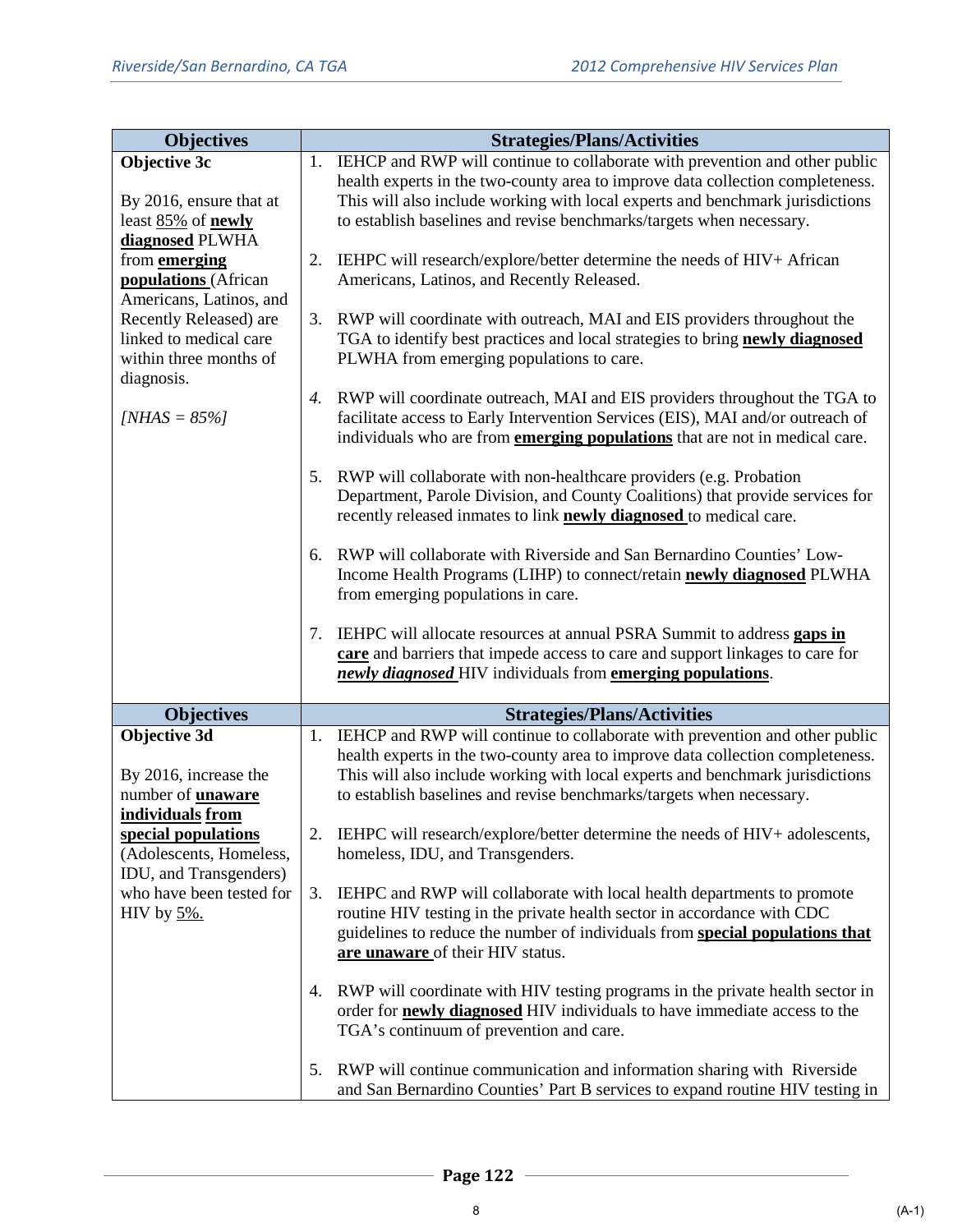|                                                                                                                                                                                                   |    | private health sector.                                                                                                                                                                                                                                                                                                                             |
|---------------------------------------------------------------------------------------------------------------------------------------------------------------------------------------------------|----|----------------------------------------------------------------------------------------------------------------------------------------------------------------------------------------------------------------------------------------------------------------------------------------------------------------------------------------------------|
|                                                                                                                                                                                                   | 6. | RWP will coordinate with prevention programs in TGA to expand targeted<br>HIV testing at non-healthcare settings (e.g., Gay/Straight Alliance Clubs;<br>Transgender Support Groups; Homeless Coalitions) in accordance with CDC<br>guidelines to reduce the number of individuals from special populations who<br>are unaware of their HIV status. |
|                                                                                                                                                                                                   | 7. | IEHPC and RWP will partner and collaborate with non-healthcare providers<br>that provide services to special populations to bring <i>unaware</i> to HIV testing                                                                                                                                                                                    |
|                                                                                                                                                                                                   |    | and, if newly diagnosed link into medical care.                                                                                                                                                                                                                                                                                                    |
| <b>Objectives</b>                                                                                                                                                                                 |    | <b>Strategies/Plans/Activities</b>                                                                                                                                                                                                                                                                                                                 |
| Objective 3e<br>By 2016, ensure that<br>85% of newly                                                                                                                                              |    | 1. IEHCP and RWP will continue to collaborate with prevention and other public<br>health experts in the two-county area to improve data collection completeness.<br>This will also include working with local experts and benchmark jurisdictions<br>to establish baselines and revise benchmarks/targets when necessary.                          |
| diagnosed PLWHA<br>from special<br>populations<br>(Adolescents, Homeless,<br>IDU, and<br>Transgenders) are linked<br>to medical care within<br>three months of<br>diagnosis.<br>[ $NHAS = 85\%$ ] | 2. | IEHPC will research/explore/better determine the needs of HIV+ adolescents,<br>homeless, IDU, and Transgenders.                                                                                                                                                                                                                                    |
|                                                                                                                                                                                                   | 3. | RWP will coordinate with outreach, MAI and EIS providers throughout the<br>TGA to identify best practices and local strategies to bring newly diagnosed<br><b>PLWHA from special populations</b> to medical care.                                                                                                                                  |
|                                                                                                                                                                                                   | 4. | RWP will coordinate outreach, MAI and EIS providers throughout the TGA to<br>facilitate access to Early Intervention Services (EIS), MAI and/or outreach of<br>individuals who are from special populations that are not in medical care.                                                                                                          |
|                                                                                                                                                                                                   | 5. | RWP will collaborate with non-healthcare providers (e.g., Gay/Straight<br>Alliance Clubs; Transgender Support Groups; Homeless Coalitions) that<br>provide services for individuals from special populations to bring unaware to<br>HIV testing and if <b>newly diagnosed</b> linked to medical care.                                              |
|                                                                                                                                                                                                   | 6. | RWP will collaborate with Riverside and San Bernardino Counties' Low-<br>Income Health Programs (LIHP) to retain <b>newly diagnosed</b> PLWHA from<br>special populations in medical care.                                                                                                                                                         |
|                                                                                                                                                                                                   | 7. | IEHPC will allocate resources at annual PSRA Summit to close gaps in care<br>and barriers that impede access to care and support linkages to care for <b>newly</b><br>diagnosed HIV individuals from special populations.                                                                                                                          |
|                                                                                                                                                                                                   |    |                                                                                                                                                                                                                                                                                                                                                    |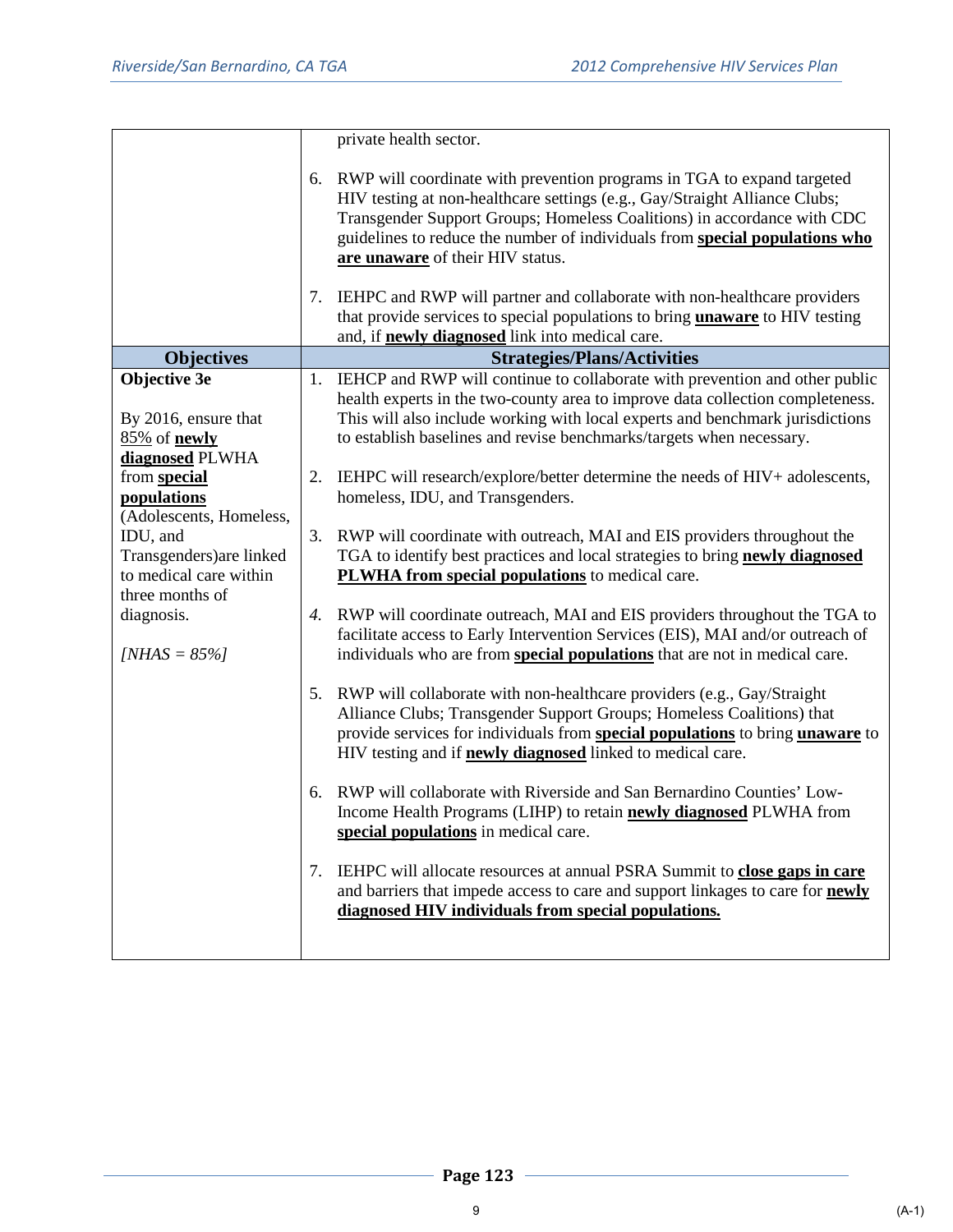| <b>Salary</b>                       |         | <b>Notes</b>                                                                                                                                                                                                                                                                                                                              |  |  |
|-------------------------------------|---------|-------------------------------------------------------------------------------------------------------------------------------------------------------------------------------------------------------------------------------------------------------------------------------------------------------------------------------------------|--|--|
| <b>PC</b> Liaison                   |         | Provides direct supervison to support staff. Serves as primary liaison to PC in the coordination of its<br>legislately mandated funtion.s Defines immediate and long-range goals; establishles and revises program<br>48,461 policiesa and prcedures according to program guidelins. Staff Started in Mid-May '12 instead of January '12. |  |  |
| PC Liaison Benefits                 |         | Includes Retirement, Survivor's benefits, Short term disability, Medicare, Workers Comp, Life Insurance,<br>15,691 Vision care, Group Health, Dental Insurance and Remainder of Cafeteria Plan.                                                                                                                                           |  |  |
| <b>Office Specialist</b>            |         | Provides secretarial and clerical support to the PC to meerting their mandated roles including meeting set<br>38,709 up, taking minutes and filing. Current staff is working at a lower pay rate                                                                                                                                          |  |  |
|                                     |         | Includes Retirement, Survivor's benefits, Short term disability, Medicare, Workers Comp, Life Insurance,                                                                                                                                                                                                                                  |  |  |
| <b>Office Specialist Benefits</b>   |         | 16,332 Vision care, Group Health, Dental Insurance and Remainder of Cafeteria Plan.                                                                                                                                                                                                                                                       |  |  |
| <b>Staff Anaylist w/benefits</b>    |         | 9,633 Anaylist support a (.1 FTE)                                                                                                                                                                                                                                                                                                         |  |  |
| <b>Total Salary and Benefits</b>    | 128,826 |                                                                                                                                                                                                                                                                                                                                           |  |  |
| <b>Supplies</b>                     |         |                                                                                                                                                                                                                                                                                                                                           |  |  |
| <b>IEHPC</b>                        |         | Office supplies to support daily PC functions (i.e.: paper, related copy supplies, pens pencils, tablests,<br>3,500 paper clilps, desk/office supplies and othermiscellaneous items).                                                                                                                                                     |  |  |
| <b>Staff</b>                        |         | Office supplies to support daily PC functions (i.e.: paper, related copy supplies, pens pencils, tablests,<br>3,500 paper clilps, desk/office supplies and othermiscellaneous items).                                                                                                                                                     |  |  |
| <b>Travel</b>                       |         |                                                                                                                                                                                                                                                                                                                                           |  |  |
| <b>IEHPC</b>                        |         | 6,000 IEHPC consumer member reimbursements for mileage/meals for PC and other related meetings                                                                                                                                                                                                                                            |  |  |
| <b>Staff</b>                        |         | 2.775 Represents 5K miles @ \$0.555/mile for sfaff traavel related to PC & related meetings.                                                                                                                                                                                                                                              |  |  |
|                                     | 8,775   |                                                                                                                                                                                                                                                                                                                                           |  |  |
| <b>Consultants</b>                  |         |                                                                                                                                                                                                                                                                                                                                           |  |  |
| Comp Plan                           | 15,000  |                                                                                                                                                                                                                                                                                                                                           |  |  |
| <b>County Counsel</b>               | 6,000   |                                                                                                                                                                                                                                                                                                                                           |  |  |
| EAM                                 | 2,500   |                                                                                                                                                                                                                                                                                                                                           |  |  |
| <b>NA</b>                           |         | 10,000 Projected shared(RWP/PC) costs for NA                                                                                                                                                                                                                                                                                              |  |  |
| PS&RA                               |         | 4,000 Increased-PC approved Facilitator Fee                                                                                                                                                                                                                                                                                               |  |  |
|                                     |         | 37,500 Projected increase in costs for services                                                                                                                                                                                                                                                                                           |  |  |
| Communication                       |         | Includes phones, internet & other devices to support PC Staff/PC -(\$4549) Upgrade and maintain<br>10,549 website (\$6000.00)                                                                                                                                                                                                             |  |  |
| <b>Rent and Lease Structure</b>     |         | Costs associated with the maintenance of office space, utilities, janitorial serivce, and other<br>10,000 building maintenance to ensure that staff has the resources needed to perform thir duties.                                                                                                                                      |  |  |
| Room Rental                         |         | 1,500 Costs associated with rental of meeting space for PC and related meetings.                                                                                                                                                                                                                                                          |  |  |
|                                     | 11,500  |                                                                                                                                                                                                                                                                                                                                           |  |  |
|                                     |         | balck/white copy machine and fax machine to ensue communications with IEHPC members/stakeholders<br>and to prepare training materials, copies of contracts and communication materials with IEHPC                                                                                                                                         |  |  |
| <b>Rental Maintenance Equipment</b> |         | 5,000 members/stakeholders.                                                                                                                                                                                                                                                                                                               |  |  |
| Food for meetings                   |         | 2,000 Provide refreshments for PC meeting participants                                                                                                                                                                                                                                                                                    |  |  |
| <b>Member Recognition</b>           |         | 1.500 Acknowledge members that have termed out                                                                                                                                                                                                                                                                                            |  |  |
| Postage                             |         | Includes costs for day-to-day psotage costs: postage stamps, postage meter or bulk mail costs as they<br>relate to the provision of service to ensure that meeting agendas, minutes, training materials and IEHPC<br>2,500 materials are communicated with IEHPC members.                                                                 |  |  |
| Marketing/Outreach                  |         | Increased in order to market/brand Council and consultant fee                                                                                                                                                                                                                                                                             |  |  |
| Marketing                           |         | Costs for marketing PC in order to increase awareness in communities throughout the TGA -<br>5,500 including CBO's Providers and also for outrach targeted to at-risk populations.                                                                                                                                                        |  |  |
| Outreach                            |         | 7,500 Includes cost for promotional and edcuations materials: posters, brochures, banners, etc.                                                                                                                                                                                                                                           |  |  |
| Consultant                          |         | 4,000 Costs for a Marketing consultant.                                                                                                                                                                                                                                                                                                   |  |  |
|                                     | 17,000  |                                                                                                                                                                                                                                                                                                                                           |  |  |
| In Direct                           |         | 12,883 Calculated at 10% of PC annual budget                                                                                                                                                                                                                                                                                              |  |  |
| Special PC Projects                 |         | 8,158 Funds that have not been obligated                                                                                                                                                                                                                                                                                                  |  |  |
| <b>Grand Total</b>                  | 253,191 | <del>Approved 7/31/</del> 2012                                                                                                                                                                                                                                                                                                            |  |  |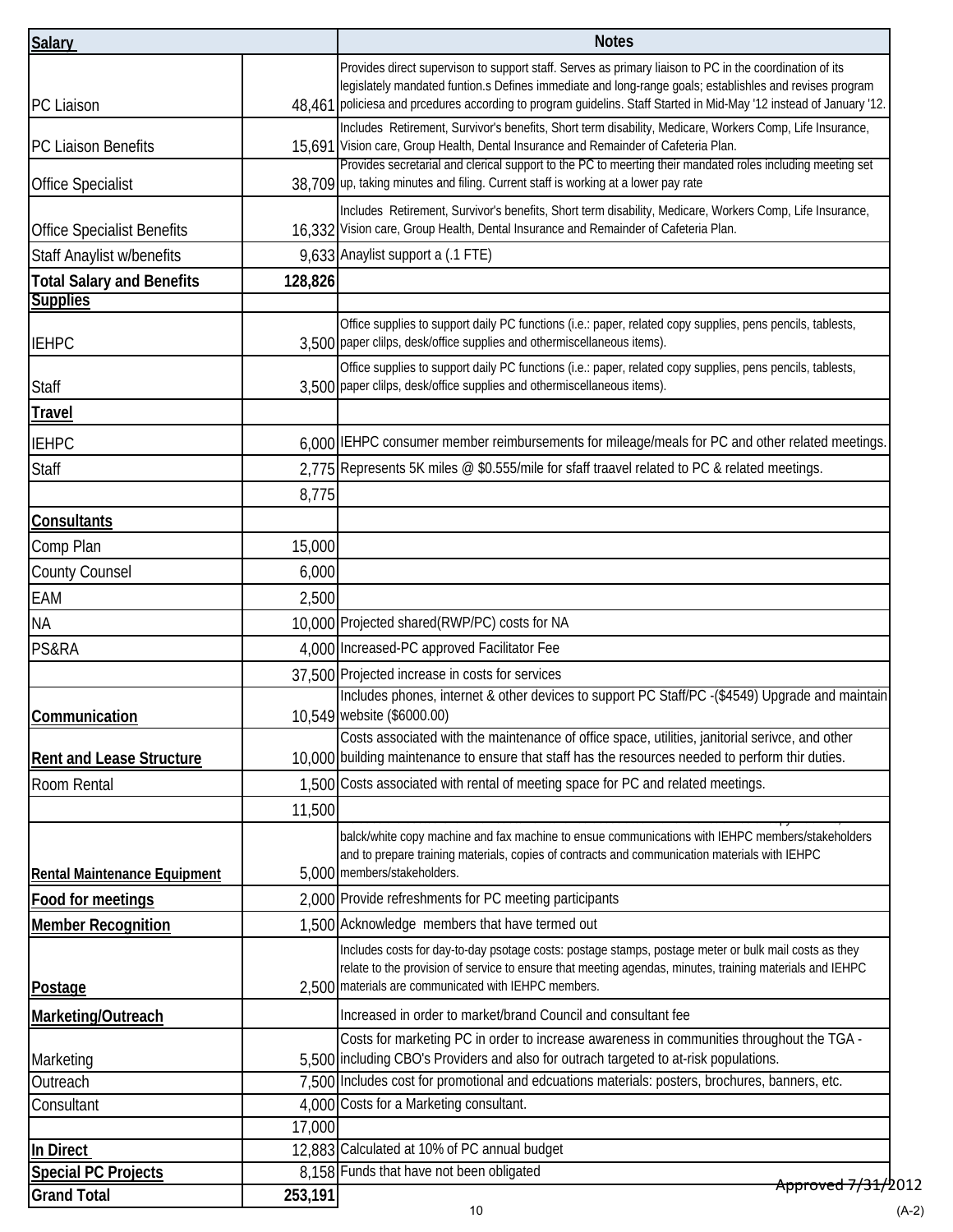

Riverside/San Bernardino California Transitional Grant Area

**Cameron Kaiser, MD Henry Nickel Interim County Health Officer Co-Chair Community Co-Chair** 

## **Continuum of Care Committee**

Thursday, April 19, 2012 9:30am-11:30am

Meeting Location San Bernardino County Department of Public Health 120 Carousel Mall San Bernardino, CA 92415 (909) 388-0426/PCS Mobile (909) 693-0750

Teleconference Site Desert AIDS Project Situation Room, West Wing 1695 North Sunrise Way Palm Springs, CA 92262-3702 (760) 323-2118

These facilities are in full compliance with the Americans with Disabilities Act of 1992.

| <b>Minutes</b> |                                                                                                                                                                                                                               |                       |  |  |
|----------------|-------------------------------------------------------------------------------------------------------------------------------------------------------------------------------------------------------------------------------|-----------------------|--|--|
| 9:30           | 1. Call to Order<br>Roll Call*<br>Introductions                                                                                                                                                                               | L. Ford-Watson        |  |  |
|                | 2. Public Comments <sup>1</sup><br><b>None</b>                                                                                                                                                                                | Members of the Public |  |  |
|                | 3. Members Privilege<br><b>None</b>                                                                                                                                                                                           | <b>PC</b> Members     |  |  |
|                | 4. Approval of Agenda <sup>2</sup><br>Motion/Second: J. Houchen/B. Contreras<br>Motion carried.                                                                                                                               | L. Ford-Watson        |  |  |
|                | 5. Approval of Minutes <sup>2</sup><br>5.1 Minutes of March 08, 2012<br>Motion/Second: J. Houchen/C. Harris<br>Motion carried.                                                                                                | L. Ford-Watson        |  |  |
|                | 6. Old Business <sup>2</sup><br>6.1 Comprehensive HIV Plan<br>Provide input in the development of the<br>Comprehensive Plan<br>Continuum of Care and Prevention Chart<br>$(A-1)$<br>Members of the committee reviewed both of | Subcommittee Members  |  |  |